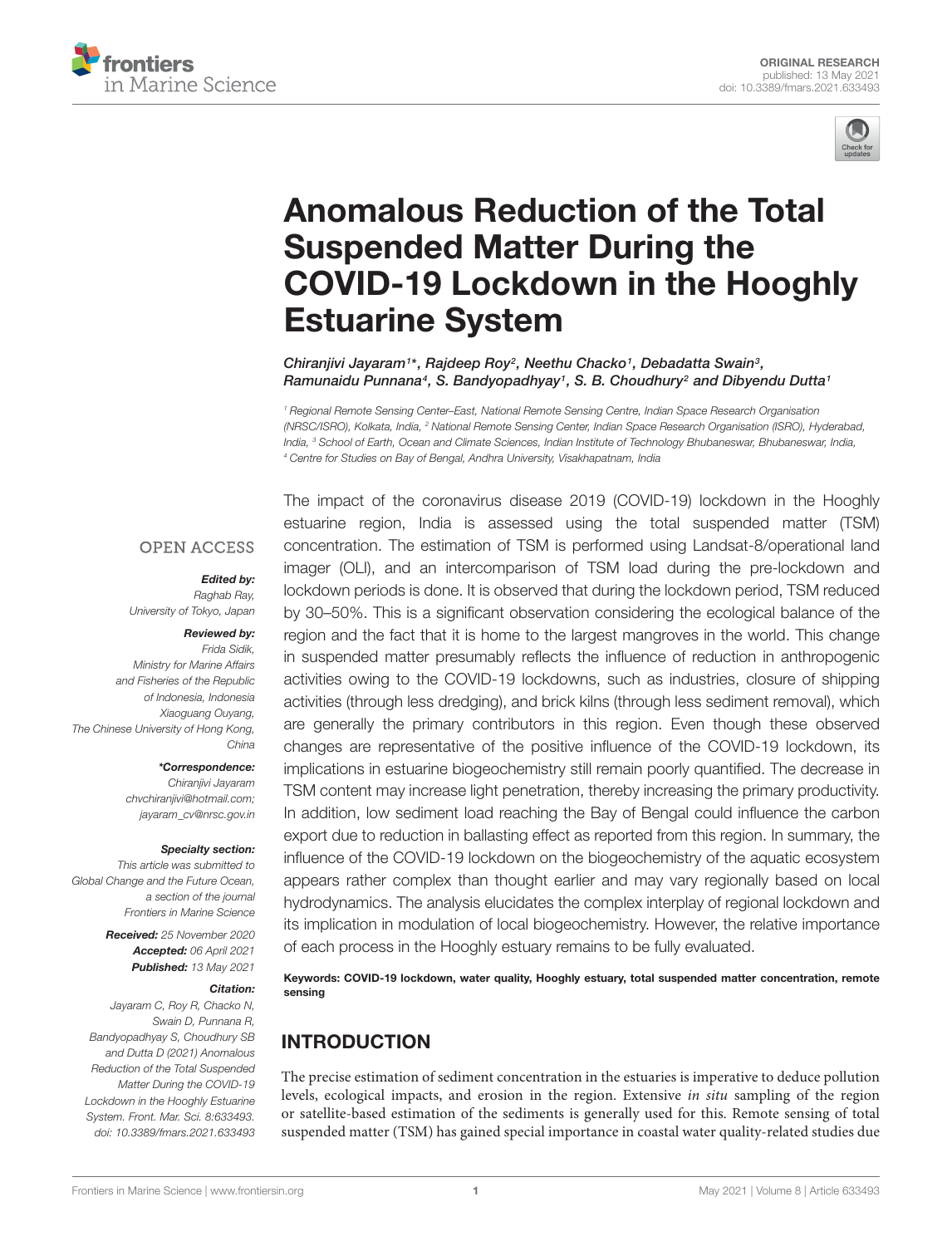to the logistical constraints involved in regular in situ sampling of the sediments (Nechad et al., 2010). TSM estimation is carried out by using a variety of satellite sensors at different spatial and temporal resolutions (viz, SeaWiFS, MODIS, MERIS, and OCM) (McClain et al., 2004; Miller and McKee, 2004; Doerffer and Schiller, 2010; Shanthi et al., 2013). However, the data obtained from these sensors are relatively coarse (250 m<sup>-1</sup> km) that hampers the estimation of TSM at finer spatial scale in the estuarine areas. Availability of sensors, such as the operational land imager (OLI) onboard Landsat-8, with higher signal to noise ratio, higher radiometric resolution (12-bit), and a spatial resolution of 30 m have provided suitable opportunities for resolving the nearshore sediment and chlorophyll concentration in the recent years (Vanhellemont and Ruddick, 2014; Trinh et al., 2017). These characteristics of Landsat-8 sensor also facilitate the elimination of aerosol contribution and atmospheric correction approach applicable to the global ocean color missions (Franz et al., 2015).

The recent outbreak of the coronavirus disease 2019 (COVID-19) pandemic enforced most countries to adopt lockdown measures to arrest the spread of the outbreak imposing severe restrictions on people's movement, as well as industrial and other anthropogenic activities. The Government of India too implemented stringent lockdowns starting March 24, 2020 and then relaxing it in different phases from June 1, 2020. Most of the earliest impacts of the lockdowns were seen as positive effects on the environment in terms of significant improvement in air and water qualities in many major cities across the world (Dantas et al., 2020; Lian et al., 2020; Mahato et al., 2020; Selvam et al., 2020; Zambrano-Monserrate et al., 2020; Zangari et al., 2020). However, studies reporting the lockdown impact on the coastal water quality were rather limited (Depellegrin et al., 2020; Mishra et al., 2020; Yunus et al., 2020), even though the sudden nationwide lockdowns provided a unique opportunity to look at the sediment load and understand its implication on the biogeochemical dynamics of estuarine systems.

Anthropogenic activities have profound impact on the coastal waters due to increasing population and their needs, widespread industries, shipping, domestic sewage, and agricultural activities. The COVID-19 lockdown has provided an opportunity to assess the anthropogenic activities on the coastal water quality of the region. In the Indian subcontinent, studies by Garg et al. (2020) and Patel et al. (2020) analyzed the water quality of the Ganga and Yamuna rivers, respectively, during the COVID-19-related lockdown period using remote sensing and in situ observations. These regions are upstream of the Ganges catchment. They reported the suspended particulate matter and turbidity to have reduced considerably during the lockdown period. The present study aims at analyzing sediment concentration toward the downstream of the Ganges through the Hooghly River estuary during the lockdown period. In this regard, it is hypothesized that the COVID-19-induced lockdown will improve the water quality of the Hooghly estuary. Since it was not possible to carry out field data collection in the Hooghly estuary during the lockdown period, satellite-derived TSM from Landsat-8/OLI was utilized as proxy for water quality to understand the effect of the COVID-19 lockdown on the Hooghly estuarine system and discuss sediment load, its spatial distribution, and the possible implication on regional biogeochemistry as compared with the pre-lockdown conditions. As TSM is widely considered an important water quality parameter, the reduction in TSM in the study area could be inferred as the improvement in the water quality, which also quantifies the anthropogenic impact on the coastal water quality.

The Study Region section presents an overview of the study area. The "Data and Methods" section details the in situ data collected during earlier field campaigns and estimation of TSM using Landsat-8/OLI data for the study period. The results of intercomparison between in situ and satellite-derived TSM for winter monsoon of 2019 and TSM distribution during the pre-monsoon season (April) for 2016–2020 are presented in the "Results and Discussion" section. The significance of the anomalous reduction of TSM during April 2020 (lockdown) and its implications on the regional biogeochemistry were also discussed. The important conclusions and future scope are elucidated in the "Conclusion" section.

# STUDY REGION

Hooghly River estuary in the Indian subcontinent is the western boundary of the largest delta in the world that is formed by the distributaries of the Ganges and the Brahmaputra rivers (**Figure 1**). The lower section of the estuary stretches through the rich mangrove forests known as the Sundarbans and provides the primary shipping channel to the major port (Kolkata port trust) through Kolkata and Haldia docks in the upper and lower sections, respectively. This estuary is shallow, funnel shaped and is considered as a positive estuary that traces its path through the southern region of the state of West Bengal in India (Rakshit et al., 2014). The climate of the region could be categorized into pre-monsoon (March–May), monsoon (June–September), and post-monsoon (October–January). The pre-monsoon period is considered as the dry period with scanty or no rainfall, whereas the monsoon season accounts for the maximum rainfall, and lower precipitation is prevalent during the post-monsoon season (Khan, 1995; Rakshit et al., 2014). The highest river discharge  $(3,000 \pm 1,000 \text{ m}^3 \text{ s}^{-1})$ in the Hooghly estuary is observed during the monsoon season that reduces to the minimum  $(1,000 \pm 80 \text{ m}^3 \text{ s}^{-1})$ during the pre-monsoon season (Mukhopadhyay et al., 2006; Ray et al., 2015).

Annual sediment load discharged by the Ganges into the Bengal fan is ~324 ×  $10^6$  tons that is approximately onethird of the total sediment load discharged by the Ganges– Brahmaputra River system (Ray et al., 2015; Khan et al., 2018). From the studies of Mouyen et al. (2018) on the annual sediment load of major rivers across the world, it was observed that the Ganges–Brahmaputra River system had the highest sediment load with 1,081 Mt year<sup>-1</sup>, followed by the Amazon (778 Mt year<sup>-1</sup>), the Changjiang (477 Mt year<sup>-1</sup>), and the Irrawaddy (333 Mt year−<sup>1</sup> ). These values signify the sediment dynamics of the Hooghly estuarine system in the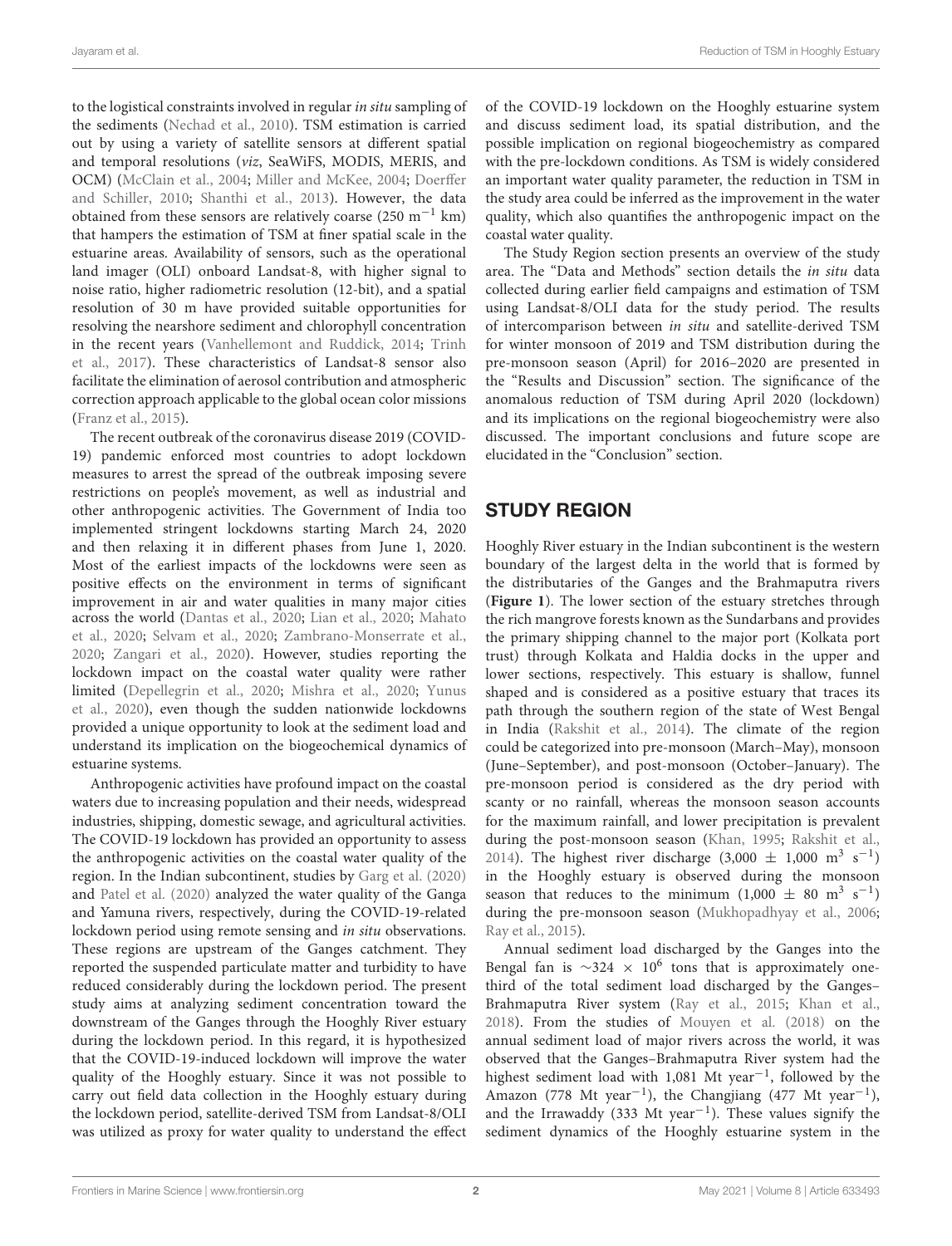

northern Bay of Bengal. Apart from the sediment discharge brought by the river runoff, anthropogenic activities, such as the operational maintenance dredging of the Kolkata port trust, contribute immensely to the sediment concentration apart from the numerous brick kilns and industries dotting on either side of the Hooghly River.

Chacko and Jayaram (2017) have reported the TSM concentrations variations to be highly dynamic, spatial, and temporal in the northern coastal Bay of Bengal comprising the Hooghly estuarine region. They observed the maximum TSM concentration in the summer monsoon season (June–September) and the minimum in the spring season (March–May). These were attributed to the monsoonal discharge through the Ganges– Hooghly River systems. Tremendous amounts of sediments get transported through river discharge and are deposited in the channel with the rest flushed into the Bay of Bengal. Anthropogenic activities, such as dredging the channel, greatly dominate the TSM concentration variability in the estuary. The complex shape of the estuary with activities, such as deepening and lengthening of the channel, resulting in bank erosion was observed to amplify the suspended sediment concentration further. In addition, tides are known to influence the total suspended load in the estuary region. The Hooghly estuary is a macrotidal estuary with tidal amplitudes approximating 6 m. The tides in the region are predominantly semidiurnal in nature with the neap tides during spring ranging from 1.8 to 5.2 m height and a velocity as high as 6 knots (Sadhuram et al., 2005). During peak tidal flows, sand is transported downstream by the tide on the seaward face and is returned to the estuary during ebb flow.

Furthermore, the Hooghly estuary receives approximately 13  $m<sup>3</sup>/s$  of industrial effluent and urban wastewater (Sadhuram et al., 2005, and references therein) from densely populated and industrial cities, such as Kolkata and Haldia. All these make the Hooghly estuarine system highly vulnerable to anthropogenic perturbation and, hence, imperative to monitor its water quality regularly. Given the importance of the Hooghly estuary in terms of ecology and economy of the region, it is also an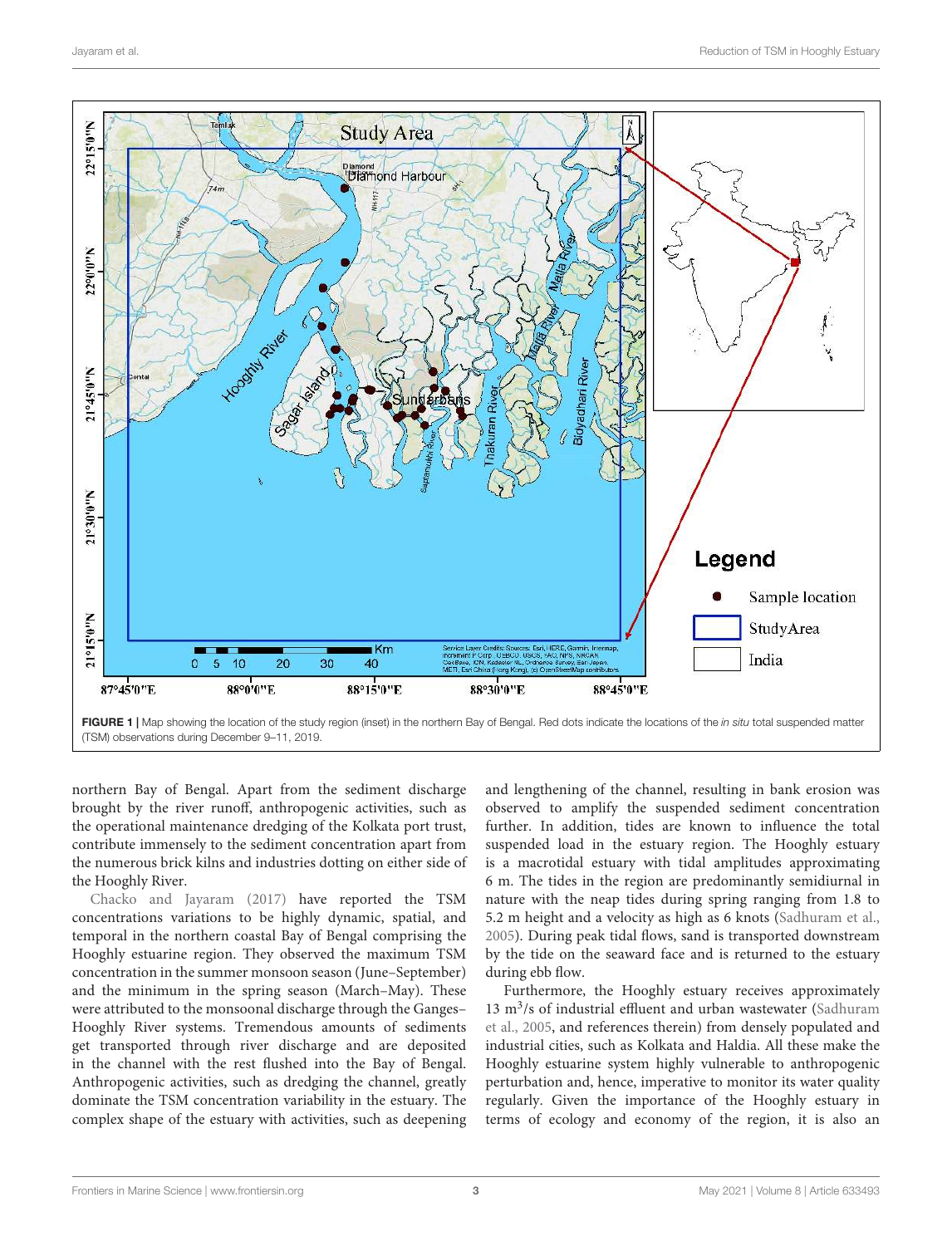ideal estuarine system to study the impact of the COVID-19 induced lockdowns that resulted in the suspension of several anthropogenic activities for months.

# DATA AND METHODS

### Hydrographic Sampling

An observational campaign was carried out in the Hooghly estuary and the adjoining western part of the Sundarbans region from December 9–11, 2019 during which water sampling was carried out at 29 stations (**Figure 1**) representing the pre-COVID-19 phase. As part of the campaign, a factory calibrated SeaBird Electronics (SBE) 9/11+ conductivity-temperaturedepth profiler (CTD), optode oxygen electrode, and fluorescence sensors were used at all locations to record the physical and chlorophyll profiles from the surface to fairly close to the bottom depth. From the CTD profiles (**Figure 2**), it was observed that the water temperature at the upper end of the estuary was relatively cooler (by  $0.8\degree$ C) than that at the lower region. The corresponding salinity values at the upper estuary ranged between 13 and 14 psu gradually increasing to 21 psu at the lower end, thereby suggesting intrusion of the Bay of Bengal coastal waters at these stations. The variability in the stations belonging to the Sundarbans region is not as dynamic as the Hooghly River estuary as the region is more tide dominant and less terrestrial runoff than the Hooghly River.

Several water samples were also simultaneously collected from 1 m below the surface with a Niskin sampler attached to a nylon rope on board fishing trawlers. Samples for dissolved inorganic carbon (DIC) were collected first, followed by pH, nutrients, and TSM. DIC and nutrient samples were poisoned with saturated mercury chloride  $(HgCl<sub>2</sub>)$  as per the standard oceanographic protocol (US JGOFS) (see Knap et al., 1996). The samples were then analyzed at the biological oceanography laboratory at the National Remote Sensing Centre (NRSC), without any pre-filtration and analyzed using a coulometer (model no. CM5015). DIC measurements were accurate to  $\langle 2 \mu \text{mol} \text{kg}^{-1} \rangle$ with precision within 0.1% as relative standard deviation (RSD) based on replicate measurements of certified reference material (CRM) batch number 170 obtained from Dickenson Laboratory, Scripps Institute of Oceanography, San Diego, CA, United States. Furthermore, inorganic nutrients (nitrate and phosphate) were determined by standard spectrophotometric methods (Grasshoff et al., 1999) using the Skalar Autoanalyzer (San++) from Skalar Analytical B.V., Netherlands. The uncertainties determined from multiple measurements of replicate samples for nutrients were  $\leq \pm 0.1$  µmol L<sup>-1</sup> based on the CRM 170. pH was measured using a Metrohm pH meter at an accuracy of  $\pm 0.002$  units. Samples for TSM analyses were obtained by filtering <0.3 L of water through pre-combusted pre-weighed Whatman GF/F filters and were kept frozen at −4 ◦C. To quantify TSM, the frozen filters were thawed and dried at 60◦C for 72 h in a drying oven and weighed after recovering to room temperature in a desiccator. TSM concentration was determined by subtracting the weight of the filter before filtration from its dry weight after filtration of a known volume of water.

### Satellite Data and Processing

Level-1C, Landsat-8/OLI data obtained from the US Geological Survey (USGS<sup>1</sup>) for the study period were used to derive the suspended sediment concentration in the Hooghly estuary. Landsat-8 has 11 bands at different spatial resolutions (8 multispectral bands at 30 m, 1 panchromatic band at 15 m, and two thermal bands at 100 m resolution) with a repeat period of 16 days. ACOLITE (Ver. 20190326.0), an image-based package specifically developed for marine, coastal, and inland waters by the Royal Belgian Institute of Natural Sciences (RBINS), was used to process the individual OLI scenes (Vanhellemont, 2019). Dark spectrum fitting (DSF) algorithm, which does not require any prior selection of the "BLACK" band but just an optimal band selection during the processing, was used for the atmospheric correction of the Landsat images (Vanhellemont and Ruddick, 2018; Vanhellemont, 2019). Furthermore, the aerosol model in this approach was selected based on the root mean square difference (RMSD) between the representative dark spectrum ( $\rho_{dark}$ ) and the estimated path reflectance ( $\rho_{path}$ ). The RMSD was computed for each spectral band, and the combination with the lowest RMSD was selected for the final atmospheric correction of the corresponding scene/sub-scene (Vanhellemont, 2019). In the present study, the Maritime model (Model2) of the ACOLITE package was utilized as it resulted in the RMSD in the estimation of the " $\rho_{path}$ ." This method employs a robust automated band selection process, and aerosol correction accounts for the spatial variability of aerosols (both type and concentration) without affecting the noise level in the output product (Vanhellemont and Ruddick, 2018; Caballero et al., 2020). The glint correction performed for the imagery consists of the bands and pixels with the least estimate of aerosol optical thickness. This method allows the path reflectance that is insensitive to the sun glint (Vanhellemont, 2019).

Total suspended matter was then derived from the processed images by using the algorithm developed by Nechad et al. (2010) from the water leaving reflectance of red band ( $\lambda = 655$  nm) following the expression:

$$
TSW = \frac{A\rho_w}{1 - \frac{\rho_w}{C}}
$$

Where  $\rho_w$  is the water leaving reflectance (655 nm), and  $A = 289.29$  and  $C = 0.1686$  are the empirical coefficients. The Nechad et al. (2010) algorithm has been applied successfully across various regions as it is tuned and developed based on the selection of two independent yet homogeneous datasets for calibration and validation (Dogliotti et al., 2015; Ciancia et al., 2020). The model configuration allows for the adjustment to different satellite sensors/bands (Odermatt et al., 2012). The TSM concentrations derived using the satellite observations were compared with in situ TSM observations carried out during December 9–11, 2019. The nearest possible OLI image for the study region was available for December 16, 2019, which was then used to derive TSM at the locations where in situ

<sup>1</sup>https://earthexplorer.usgs.gov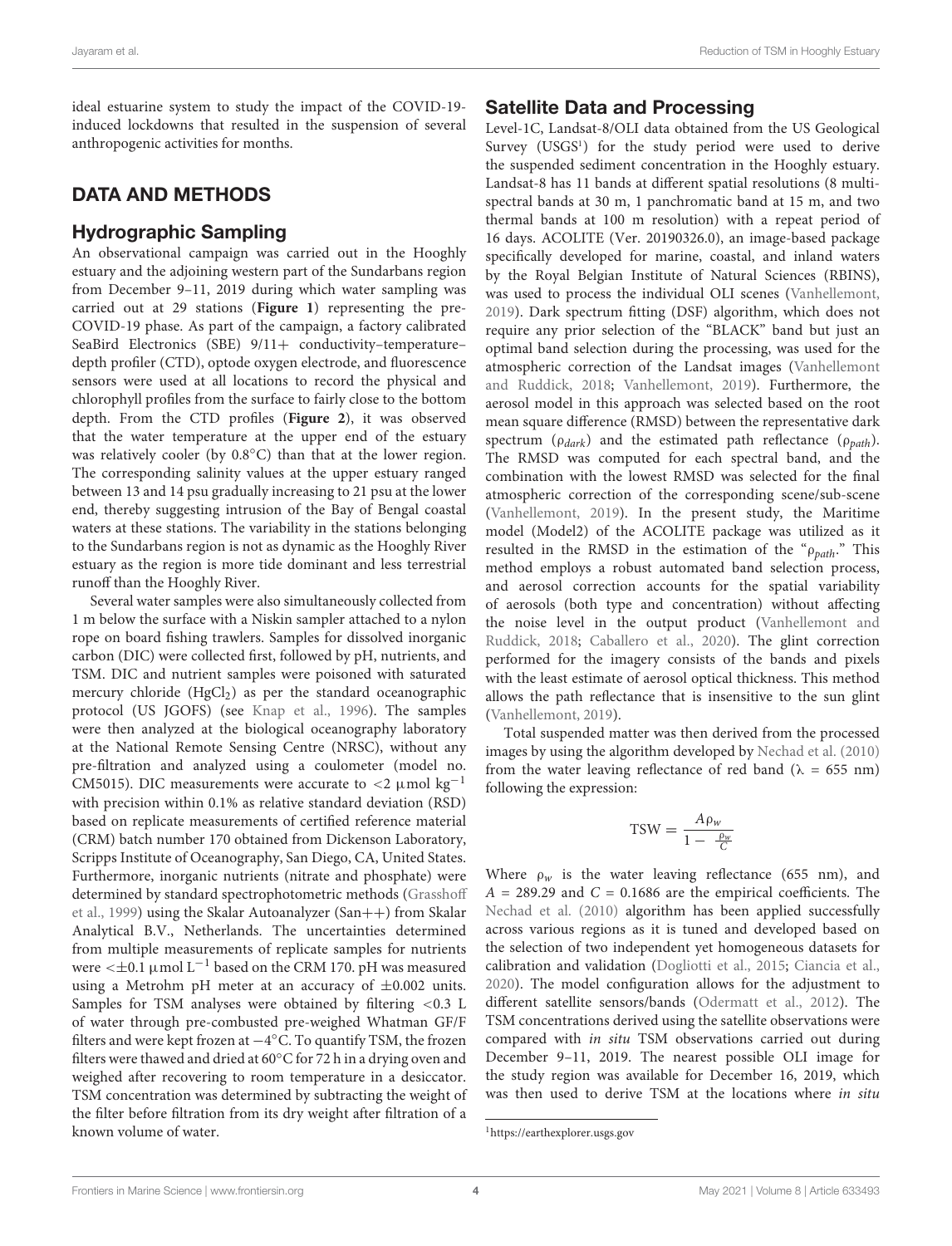

observations were carried out. The average of  $3 \times 3$  pixels with in situ location as the center was considered as the spatial colocation criteria for intercomparison between in situ and satellite-derived TSM.

The 5-years mean (2016–2020) of TSM for the month of April (pre-monsoon) was computed with all the available cloudfree TSM imageries. The details of the Landsat-8/OLI data are provided in **Table 1**. In order to deduce the deviation from the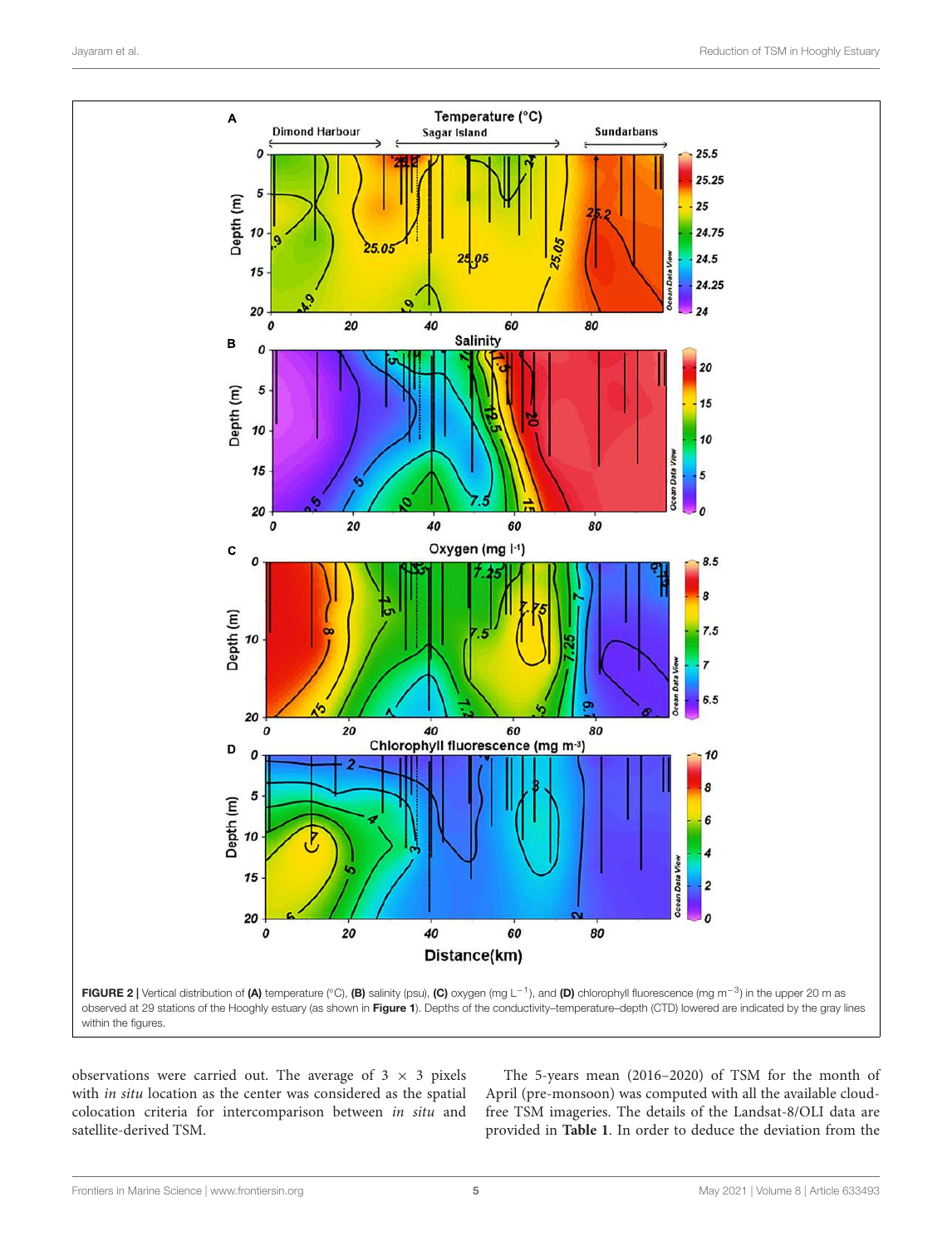mean during April of every year, the 5-years mean TSM for April is subtracted from the data for the corresponding year to arrive at TSM anomaly for that year.

## RESULTS AND DISCUSSION

# In Situ TSM Load and Regional Hydrography Along the Hooghly Estuary

The hydrographic campaign conducted during December 2019 was used to characterize the pre-lockdown conditions of the Hooghly estuary and the western part of the Sundarbans region in terms of biogeochemical parameters. The physical characteristics of the surface waters sampled along with the other biogeochemical parameters are illustrated in **Figure 2** and **Table 2**. In situ TSM load showed strong spatial variation from the upper end of the estuary (Diamond Harbor) to the lower end (Sagar Island and the adjoining Sundarbans region) along with a steep salinity gradient. The TSM load was greater than 100 g  $m^{-3}$ during December 2019 within the inner estuary. It decreased by  $\sim$ 10 g m<sup>-3</sup> within the middle of the estuary, but reaching a load of 60–80  $\rm g~m^{-3}$  within the Sundarbans delta. During December 2019, the average value of TSM was 94 g m−<sup>3</sup> within the Hooghly estuary with the lowest and the highest values ranging between 58 and 127 g m−<sup>3</sup> , respectively. The high TSM load within the upper estuary also coincides with low pH values (<7.900).

Furthermore, chlorophyll concentration in the middle of the estuary was higher by  $1 \text{ mg m}^{-3}$  than that in the upper and the lower estuary regions coinciding with increase in dissolved oxygen and decrease in surface turbidity. In general, the oxygen concentrations in the lower estuary decreased by 1 mg  $L^{-1}$ compared with the upper estuary. We believe that this decrease in oxygen is presumably due to large organic matter degradation at the lower end of the estuary associated with very shallow depths. Here, the depth ranged between 6 and 10 m, and the water column remained well mixed (**Figure 2**). Among the nutrients, nitrate showed a strong trend opposite to salinity

TABLE 1 | Details of the Landsat-8 data used in the study.

| SI. no. Year |      | Date            | Landsat-8/OLI tile                       |
|--------------|------|-----------------|------------------------------------------|
| 1            | 2016 | Apr-11-<br>2016 | LC08 L1TP 138045 20160411 20170326 01 T1 |
| 2            | 2017 | Apr-14-<br>2017 | LC08 L1TP 138045 20170414 20170501 01 T1 |
| 3            | 2017 | Apr-30-<br>2017 | LC08 L1TP 138045 20170430 20170515 01 T1 |
| 4            | 2018 | Apr-17-<br>2018 | LC08 L1TP 138045 20180417 20180501 01 T1 |
| 5            | 2019 | Apr-04-<br>2019 | LC08 L1TP 138045 20190404 20190421 01 T1 |
| 6            | 2019 | Apr-20-<br>2019 | LC08 L1TP 138045 20190420 20190507 01 T1 |
| 7            | 2020 | Apr-06-<br>2020 | LC08 L1TP 138045 20200406 20200410 01 T1 |
| 8            | 2020 | Apr-22-<br>2020 | LC08 L1TP 138045 20200422 20200508 01 T1 |

gradient. The highest concentration of nitrate was associated with the upper estuary and decreased gradually toward the lower end (Sundarbans region). Nitrate ranged between <1 and 62 µmol kg−<sup>1</sup> , whereas phosphate varied between <1 and 1.78  $\mu$ mol kg<sup>-1</sup> during winter monsoon in the study domain. Phosphate concentrations in the upper estuary were higher than those in the middle estuary and showed an increasing trend within the Sundarbans region (lower estuary). Occasionally, lower concentrations of phosphate  $(<1 \mu$ mol kg<sup>-1</sup>) were also observed around the lower estuary. The lowest pH values (∼7.572) and DIC of 2,705 µmol kg−<sup>1</sup> were observed in the surface waters at the Diamond Harbor. These values decreased further below 1,700  $\mu$ mol kg<sup>-1</sup> in the middle of the estuary, but again rising to  $\sim$ 2,240 µmol kg<sup>-1</sup> toward the Sundarbans region. The average value of DIC was found to be 2,248  $\mu$ mol kg<sup>-1</sup> and had a range between 1,652 and 3,196  $\mu$ mol kg<sup>-1</sup>.

### Comparison Between In Situ and Satellite-Derived TSM During December 2019

To assess the accuracy of the TSM derived from Landsat-8 observations using the generic single band algorithm proposed by Nechad et al. (2010), in situ TSM observations were compared with the satellite-derived TSM for December 2019. The root mean square error (RMSE) between the two datasets (no. of points = 27) is 10.89 g m<sup>-3</sup>, mean absolute error (MAE) is 30.21 g m<sup>-3</sup>, and correlation (R) is 0.3. The RMSE value of 10.89 g m−<sup>3</sup> approximately matches the accuracy limits (±10 g m−<sup>3</sup> ) specified by Nechad et al. (2010), thereby concurring with the in situ observations for further analysis. Relatively poor correlation could also result due to the temporal difference between the satellite and in situ observations used for intercomparison, but it is an acceptable limitation.

The spatial distribution of TSM in the study region before lockdown corresponding to December 2019 is shown in **Figure 3**. The TSM concentration is high in the Hooghly River and relatively less in the adjoining Indian portion of the Sundarbans Islands (**Figure 3**). This could be attributed to the runoff contributed by the catchment of the Hooghly River, whereas it is absent in the case of the inter-tidal riverine network prevalent in the Sundarbans region. This is evident from the salinity profile (**Figure 2**) where the salinity increased  $(>20 \text{ psu})$ toward Sagar Island and in the Sundarbans region. The satellitederived TSM within the lower estuary ranged between 100 and 150 g m−<sup>3</sup> , almost equivalent to the concentrations of in situ TSM in the region.

# Total Suspended Matter Distribution for the Month of April (2016–2020)

The mean TSM concentration in the Hooghly estuary for the 5-years period 2016–2020 derived from the Landsat-8/OLI is shown in **Figure 4**. From the figure, the concentration of the mean TSM during April is observed to be relatively very less than that during the post-monsoon season (December 2019, **Figure 3**). The reduction in TSM concentration during April (pre-monsoon period) is attributed to the decrease in the river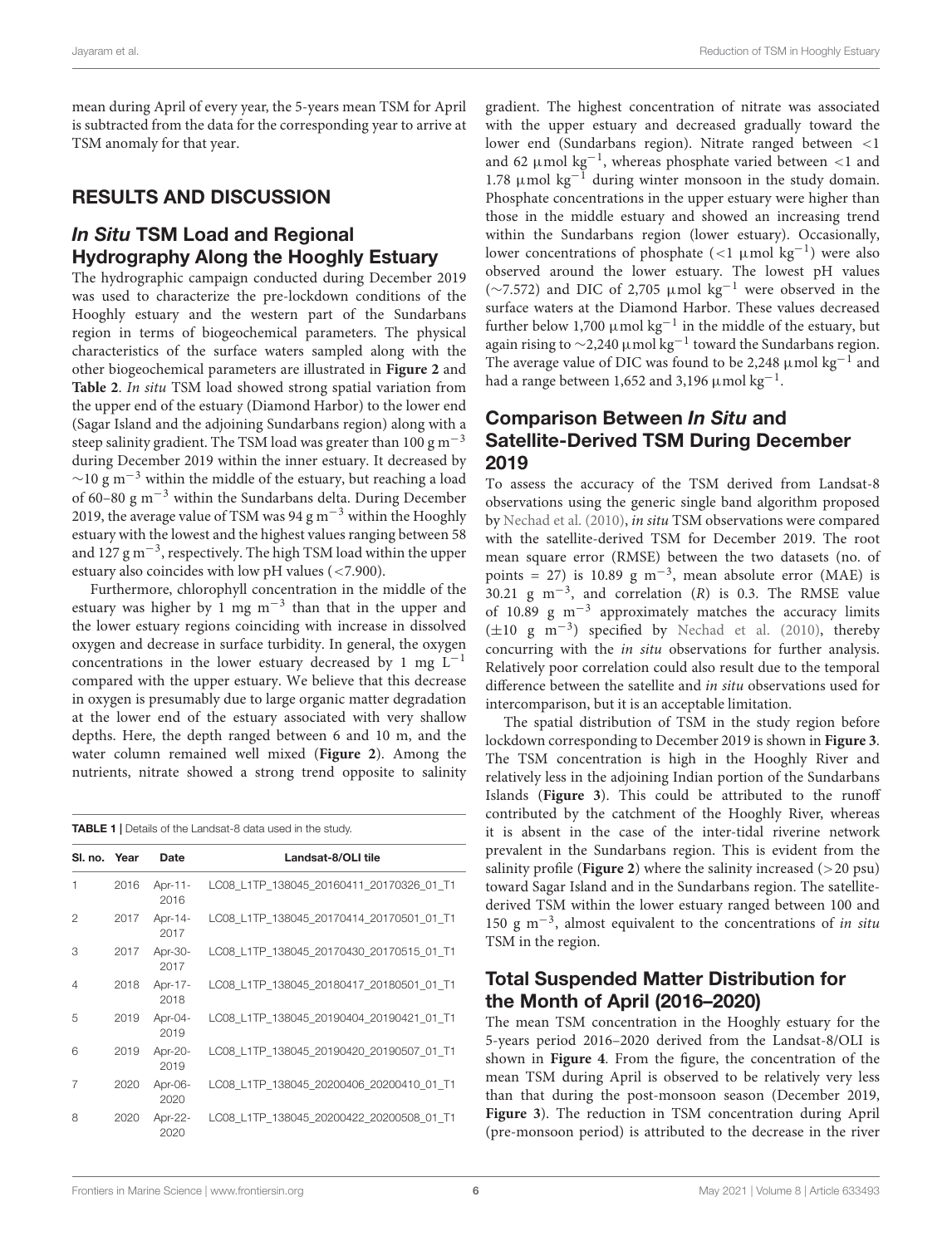TABLE 2 | Biogeochemical properties of surface waters along the salinity gradient of the estuary during December 2019 (north–east monsoon).

|                   | Stn. no.       | Date/time        |            |            |     | Latitude (°N) Longitude (°E) TSM (g m <sup>-3</sup> ) DIC ( $\mu$ mol kg <sup>-1</sup> ) | pH    |       | NO <sub>3</sub> ( $\mu$ mol kg <sup>-1</sup> ) PO <sub>4</sub> ( $\mu$ mol kg <sup>-1</sup> ) |
|-------------------|----------------|------------------|------------|------------|-----|------------------------------------------------------------------------------------------|-------|-------|-----------------------------------------------------------------------------------------------|
| Diamond harbor    | 1.             | 09-12-201913.41  | 22°10.323' | 88°11.761' | 112 | 2,705                                                                                    | 7.572 | 61.9  | 1.78                                                                                          |
|                   | 2              | 09-12-2019 14.27 | 22°00.797' | 88°12.557' | 89  | 2,705                                                                                    | 7.921 | 59.6  | 1.72                                                                                          |
|                   | 3              | 09-12-201914.54  | 21°57.915' | 88°09.012' | 90  | 3,196                                                                                    | 7.858 | 59.3  | 1.77                                                                                          |
|                   | 4              | 09-12-201915.41  | 21°52.850' | 88°08.431' | 121 | 2,473                                                                                    | 7.807 | 56.8  | 1.66                                                                                          |
|                   | 5              | 09-12-201916.24  | 21°50.771' | 88°10.978' | 114 | 2,388                                                                                    | 7.977 | 55.0  | 1.77                                                                                          |
|                   | 6              | 09-12-201920.08  | 21°45.539' | 88°14.555' | 58  | 2,902                                                                                    | 7.900 | 49.8  | 1.44                                                                                          |
| Sagar island      | $\overline{7}$ | 10-12-201906.12  | 21°45.545' | 88°14.548' | 79  | 2,560                                                                                    | 7.697 | 22.9  | 0.98                                                                                          |
|                   | 8              | 10-12-201907.10  | 21°45.330' | 88°14.330' | 72  | 1,793                                                                                    | 7.811 | 16.40 | 1.06                                                                                          |
|                   | 9              | 10-12-201908.40  | 21°45.711' | 88°12.939' | 58  | 2,340                                                                                    | 7.811 | 18.7  | 1.06                                                                                          |
|                   | 10             | 10-12-201909.37  | 21°44.571' | 88°12.427' | 87  | 2,196                                                                                    | 7.897 | 16.9  | 1.11                                                                                          |
|                   | 11             | 10-12-201910.10  | 21°43.030' | 88°11.950' | 127 | 1,852                                                                                    | 7.391 | 21.6  | 1.28                                                                                          |
|                   | 12             | 10-12-201911.00  | 21°42.596' | 88°09.609' | 103 | 2,383                                                                                    | 7.888 | 11.5  | 1.04                                                                                          |
|                   | 13             | 10-12-201911.30  | 21°43.343' | 88°10.101' | 134 | 2,172                                                                                    | 7.878 | 22.8  | 1.05                                                                                          |
|                   | 14             | 10-12-201912.10  | 21°44.871' | 88°10.458' | 103 | 2,172                                                                                    | 7.923 | 23.0  | 0.87                                                                                          |
|                   | 15             | 10-12-201914.00  | 21°43.336' | 88°10.797' | 170 | 2,172                                                                                    | 7.923 | 23.0  | 0.87                                                                                          |
|                   | 16             | 10-12-201915.13  | 21°43.336' | 88°10.797' | 112 | 1,850                                                                                    | 7.758 | 25.5  | 0.81                                                                                          |
|                   | 17             | 10-12-201916.17  | 21°44.247' | 88°12.310' | 86  | 2,738                                                                                    | 7.924 | 32.4  | 0.89                                                                                          |
| Sundarbans region | 18             | 11-12-201906.30  | 21°45.551' | 88°14.558' | 99  | 1,803                                                                                    | 7.781 | 23.1  | 0.83                                                                                          |
|                   | 19             | 11-12-201908.32  | 21°43.627' | 88°16.597' | 136 | 1,865                                                                                    | 7.885 | 12.0  | 1.40                                                                                          |
|                   | 20             | 11-12-201909.37  | 21°42.140' | 88°17.802' | 77  | 2,086                                                                                    | 7.773 | 5.4   | 1.35                                                                                          |
|                   | 21             | 11-12-201910.15  | 21°42.495' | 88°18.330' | 101 | 2,514                                                                                    | 7.620 | 0.8   | 1.33                                                                                          |
|                   | 22             | 11-12-201912.09  | 21°42.477' | 88°19.955' | 67  | 1,725                                                                                    | 7.639 | 2.9   | 1.50                                                                                          |
|                   | 23             | 11-12-201912.36  | 21°41.232' | 88°21.136' | 94  | 1,652                                                                                    | 7.897 | 13.3  | 1.11                                                                                          |
|                   | 24             | 11-12-201913.20  | 21°43.274' | 88°20.772' | 92  | 2,144                                                                                    | 7.867 | 10.8  | 1.46                                                                                          |
|                   | 25             | 11-12-201914.22  | 21°45.807' | 88°22.272' | 17  | 2,051                                                                                    | 7.905 | 11.1  | 1.55                                                                                          |
|                   | 26             | 11-12-201915.22  | 21°42.337' | 88°25.754' | 95  | 2,433                                                                                    | 7.690 | 8.5   | 1.51                                                                                          |
|                   | 27             | 11-12-201915.40  | 21°43.021' | 88°25.498' | 83  | 1,731                                                                                    | 7.865 | 9.9   | 1.80                                                                                          |
|                   | 28             | 11-12-201916.44  | 21°45.421' | 88°23.667' | 73  | 2,369                                                                                    | 7.863 | 11.9  | 1.66                                                                                          |
|                   | 29             | 11-12-201918.12  | 21°47.786' | 88°21.953' | 92  | 2,240                                                                                    | 7.865 | 11.6  | 1.39                                                                                          |

runoff and precipitation as expounded by Rudra (2014) and Chacko and Jayaram (2017). Furthermore, the annual cycle of TSM in the Hooghly estuary and the adjoining Sundarbans region showed the least concentration during the March–May period as observed from the studies of Jayaram et al. (2021). The





variability of TSM anomaly for the month of April during 2016– 2019 is shown in **Figure 5**. The spatial distribution pattern of the TSM anomaly shows that considerable year to year variability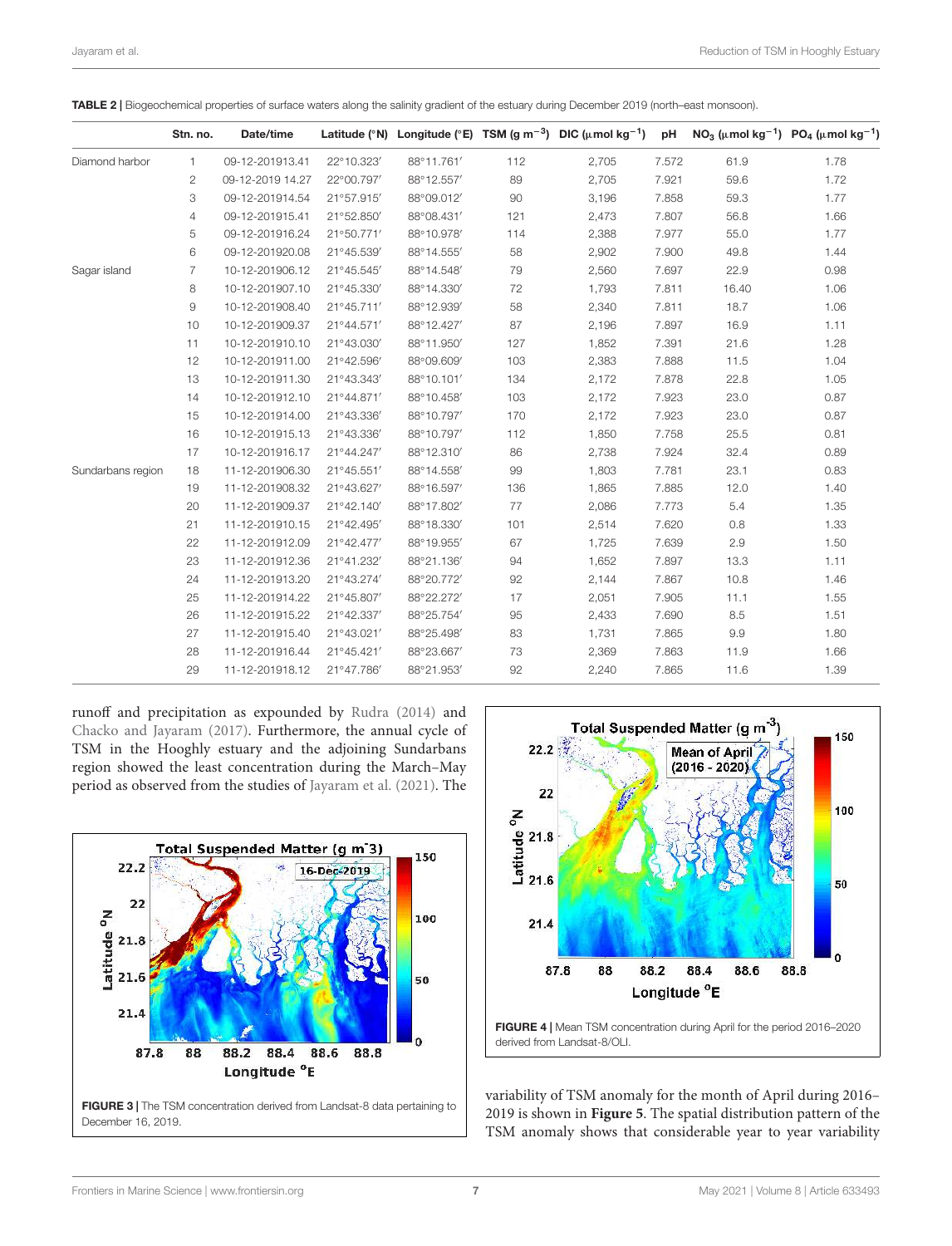

exists in these 4 years. The highest concentration of TSM occurred during April 2019, and the lowest TSM concentration occurred during April 2016. The TSM concentrations depicted a varied spatial distribution between the lower and upper regions in the Hooghly estuary. The anomaly maps demonstrate that while the major reduction in the TSM levels occurs in the upper estuary, the TSM concentration remained elevated throughout the years in the lower estuary. In the regions offshore, however, reduction in TSM concentration was observed in April 2019.

# Total Suspended Matter Distribution During the COVID-19 Lockdown Period (April 2020) and Its Possible Biogeochemical Implications

Total suspended matter anomaly for April 2020 is computed by subtracting the 5-years mean TSM from the April 2020 data as shown in **Figure 6A**. From the figure, large negative anomaly (up to -40  $g$  m<sup>-3</sup>) values were observed during April 2020 compared with the previous years (2016–2019) (**Figure 5**). The negative anomalies have progressively increased from the upper estuary (Diamond Harbor) (-10  $g$  m<sup>-3</sup>) toward the lower estuary (Sagar Island)  $(-40 \text{ g m}^{-3})$  and spread throughout the Sundarbans region. **Figure 6** depicts the consistent increase in the percentage of TSM reduction

from the upper to the lower estuary. It is evident that the upper estuary is punctuated by dense human settlements, which may contribute to the relatively lesser TSM reduction than the lower estuary. Since the study period reports TSM variability during the month of April, the impact of river discharge is considered to be negligible on the TSM distribution. This substantial reduction in TSM concentration during April 2020 coincided with the COVID-19 lockdown period. The reduction could be attributed to the suspension of several major anthropogenic activities during the lockdown period, such as closure of numerous brick kilns on either bank of the Hooghly River and closure of all the industrial units all along the river. Only very limited activities pertaining to ship traffic for emergency services, limited commercial fishing, and curtailed dredging activities were in progress during the lockdown period. The contrasts in the TSM values prevalent during the lockdown period as against the normal years could then be attributed to the contribution of sewage drained from the major metropolis of Kolkata and suburban regions, tides, and minimal river discharge.

To further quantify the reduction in TSM concentration during the lockdown period, the percentage reduction of TSM during April 2020 with respect to the 5-years mean TSM for the months of April was computed (**Figure 6B**). The reduction up to 30–50% of TSM compared with the 5-years mean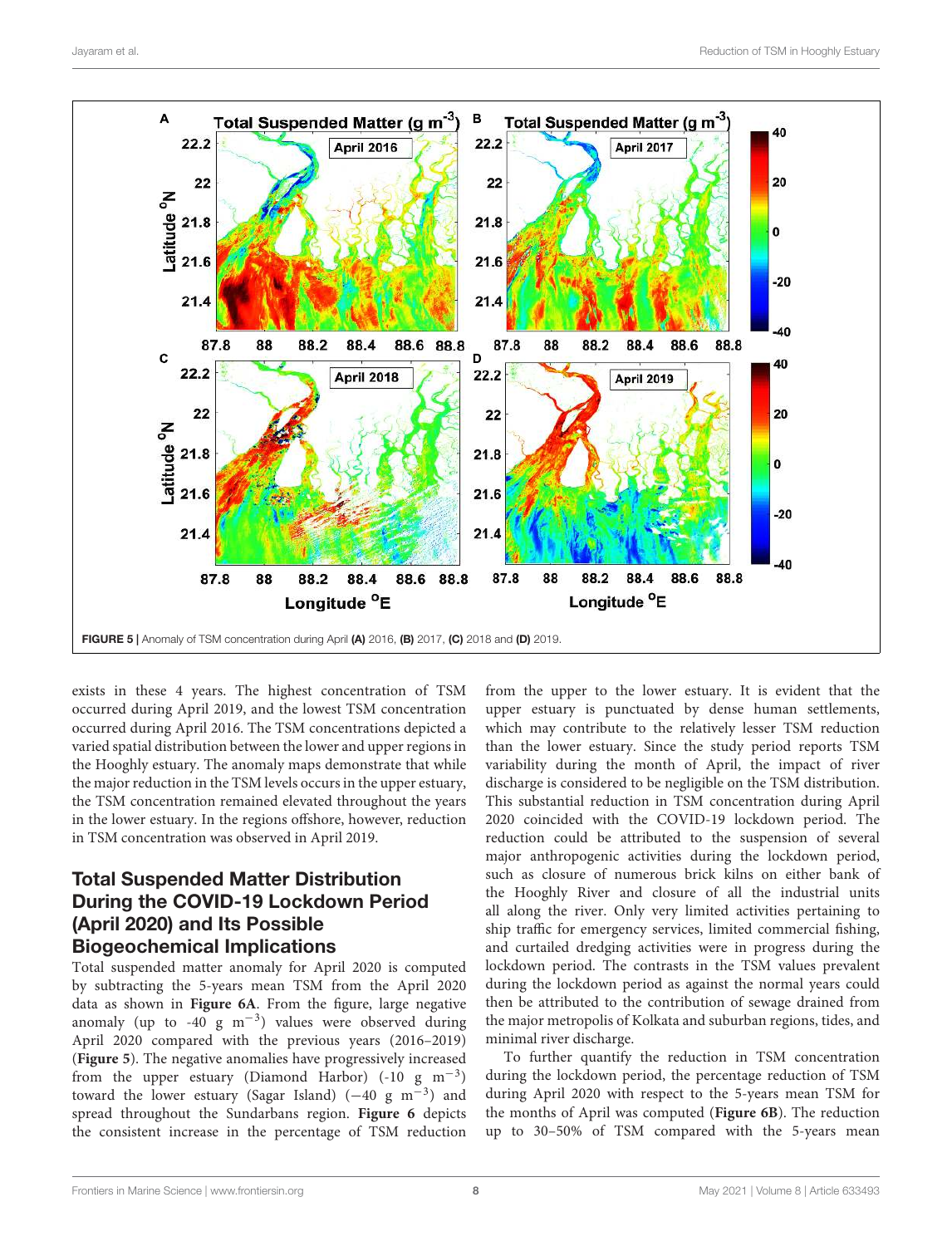

presumably reflects the approximate contribution of industrial effluent discharge, shipping, and dredging activities on the water quality of the Hooghly estuary. The region is home to the largest mangrove forests and other flora and fauna that are dependent on the estuarine waters. Nutrient dynamics and DIC data highlight the modest reduction between Sagar Island and Sundarbans region during post-monsoon that presumably reflects some recycling within the upper estuary (Diamond Harbor region). Mukhopadhyay et al. (2006) estimated ∼7% loss in DIC and nutrients during estuarine transport to coastal ocean in this study region based on a model. High DIC values observed at the upper estuary near Diamond Harbor are consistent with the earlier reports (Mukhopadhyay et al., 2006; Samanta et al., 2015). Nearly 40–50% of the DIC is generated within the estuary, and annual DIC flux from the Hooghly estuary accounts for ∼1% of the global river DIC flux to the oceans (Samanta et al., 2015). Due to the stringent lockdown measures enforced during the COVID-19 pandemic, a reduction in the anthropogenic activities and sediment load in the estuarine region was imperative as observed in the study region in April 2020. This could lead to lesser DIC concentration during the lockdown period due to less organic load (for example, closing of tannery industries along the Ganges). Furthermore, lithogenic matter and high detritus inputs from the Gangetic Bay of Bengal were found to cause more ballast effect along with a higher share of the organic matter export from the euphotic zone to the deep sea in this region (Ittekot and Laane, 1991; Rao et al., 1994; Meybeck and Ragu, 1997; Gauns et al., 2005; Rixen et al., 2019). The presence of clay minerals/sediments in the Hooghly–Sundarbans region has been known to adsorb the nutrient particles, thus regulating their concentrations in the shallow waters (Lal, 1978; Vaithiyanathan et al., 1993). Although probable decrease in TSM content may increase the light penetration within the estuary, thereby increasing the primary production. However, low suspended sediments may also reduce the ballast effect offshore, thereby reducing the carbon export as reported earlier (Ittekot and Laane, 1991). A reduction in ∼50% load in TSM as observed from satellite data may presumably reduce the partial pressure of carbon dioxide in water (pCO2w) due to reduced turbidity and increase

primary production within the surface waters. Furthermore, less sediment load may influence the heterotrophic activity due to availability of less organic matter. All these highlight the complex biogeochemical interaction between the river-derived inputs and carbon cycling as a result of the lockdown in the Hooghly estuarine region. However, to understand the wider implications on the estuarine ecology, further investigation with larger datasets is necessary.

### **CONCLUSION**

Satellite-derived TSM data were analyzed for the Hooghly estuarine system during the COVID-19-induced lockdown period (April 2020) and compared with the previous years (2016–2019). The 5-years average of TSM during April (2016– 2020) has shown that the TSM concentration is high in the upstream of the estuary with gradual reduction toward the mouth of the estuary and the adjoining Sundarbans region. The anomaly of TSM computed from the long-term mean for the month of April has shown that the TSM concentration is less by  $\sim$ 30-40 g m<sup>-3</sup>, which approximates to 30–50%. This reduction in suspended matter presumably reflects the decrease in industrial contribution on the water quality of this estuary. Furthermore, closure of shipping activities in the shallow channel (through less dredging) and brick kilns (through less sediment removal) may have played a pivotal role. Although the observed changes represent the positive influence of the COVID-19 lockdown, its influence on biogeochemistry appears rather complex than said. We hypothesize that the decrease in TSM content in the estuarine regions may increase the light penetration, thereby increasing the primary productivity and carbon dioxide sequestration. However, less sediment load reaching the Bay of Bengal may have influenced the carbon export due to reduction in ballasting effect, thereby modulating the carbon cycle offshore. The above observations highlight the fact that the influence of the COVID-19 lockdown on the biogeochemistry of the aquatic ecosystem is complicated to delineate and may vary regionally based on local hydrodynamics and circulation pattern. This is significant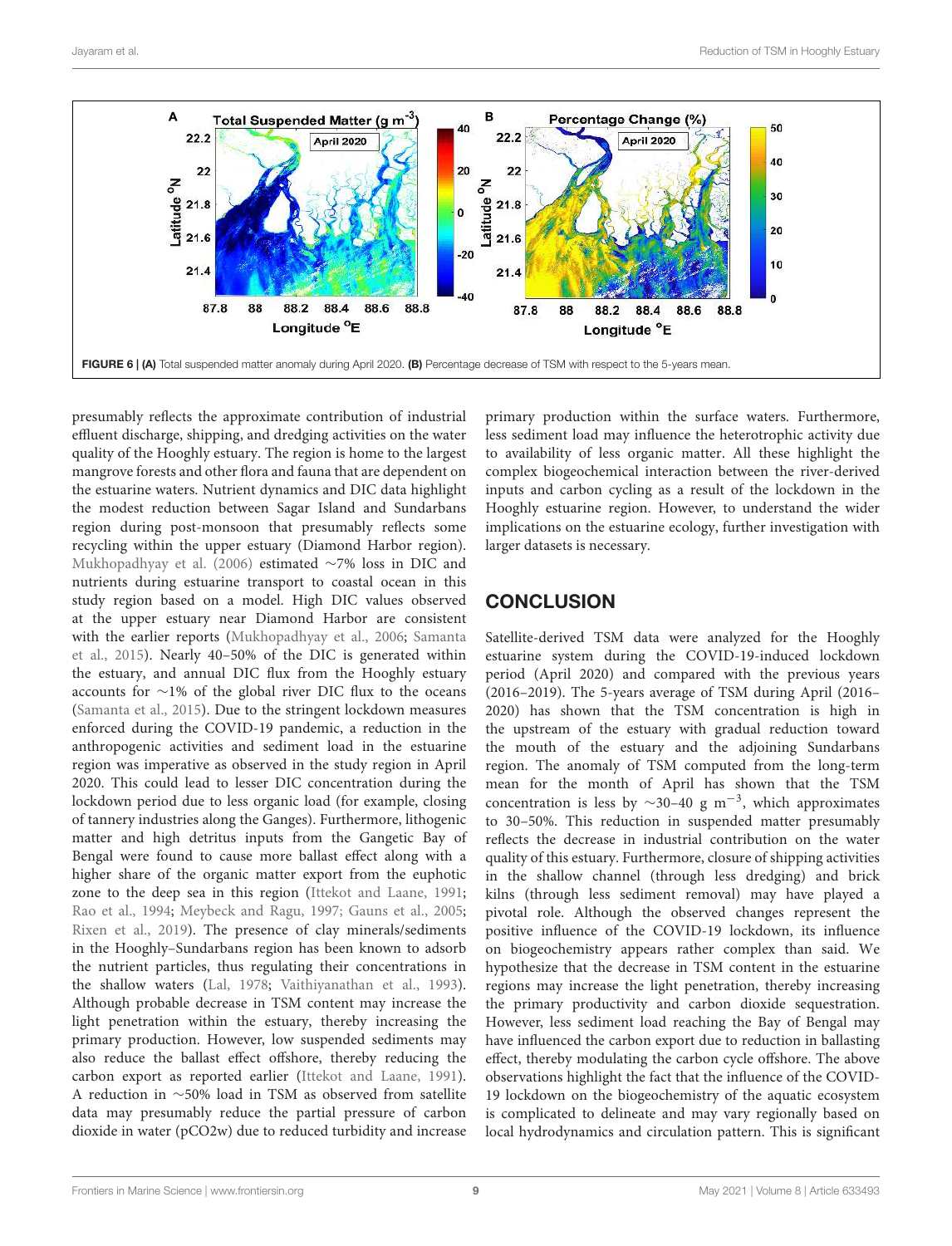in terms of the ecological balance of the study region that is home to the largest mangrove forests and other flora and fauna with a strong dependence on these estuarine waters. The present study emphasizes the role of anthropogenic impact on the fragile coastal ecosystems and advocates for the sustainable management of the coastal water quality for ecology and economy of the region.

### DATA AVAILABILITY STATEMENT

The original contributions presented in the study are included in the article/supplementary material, further inquiries can be directed to the corresponding author.

# AUTHOR CONTRIBUTIONS

CJ, RR, NC, and DS conceptualization. CJ, RR, RP, and NC data curation. CJ and RR formal analysis. SB, SC, and DD project administration. CJ, RR, and NC roles/writing and prepared the initial draft of the manuscript. All authors have participated in the review of the manuscript and writing – review and editing.

#### **REFERENCES**

- Caballero, I., Fernández, R., Escalante, O. M., Mamán, L., and Navarro, G. (2020). New capabilities of Sentinel – 2A/B satellites combined with in situ data for monitoring small harmful algal blooms in complex coastal waters. Sci. Rep. 10:8743. doi: 10.1038/s41598-020-65600-1
- Chacko, N., and Jayaram, C. (2017). Variability of total suspended matter in the northern coastal Bay of Bengal as observed from satellite data. J. Indian Soc. Remote Sens. 45, 1077–1083. doi: 10.1007/s12524-016-0650-x
- Ciancia, E., Campanelli, A., Lacava, T., Palombo, A., Pascucci, S., Pergola, N., et al. (2020). Modeling and multi-temporal characterization of total suspended matter by the combined use of Sentinel–2 MSI and Landsat 8–OLI data: the Pertusillo Lake case study (Italy). Remote Sens. 12:2147. doi: 10.3390/ rs12132147
- Dantas, G., Siciliano, B., França, B. B., da Silva, C. M., and Arbilla, G. (2020). The impact of COVID-19 partial lockdown on the air quality of the city of Rio de Janerio, Brazil. Sci. Total Environ. 729:139085. doi: 10.1016/j.scitotenv. 2020.139085
- Depellegrin, D., Bastianini, M., Fadini, A., and Menegon, S. (2020). The effects of COVID-19 induced lockdown measures on maritime settings of a coastal region. Sci. Total Environ. 740:140123. doi: 10.1016/j.scitotenv.2020.140123
- Doerffer, R., and Schiller, H. (2010). The MERIS case 2 water algorithm. Int. J. Remote Sens. 28, 517–535. doi: 10.1080/01431160600821127
- Dogliotti, A. I., Ruddick, K., Nechad, B., Doxaran, D., and Knaeps, E. (2015). A single algorithm to retrieve turbidity from remotely-sensed data in all coastal and estuarine waters. Remote Sens. Environ. 156, 157–168. doi: 10.1016/j.rse. 2014.09.020
- Franz, B. A., Bailey, S. W., Kuring, N., and Werdell, J. P. (2015). Ocean color measurements with the operational land imager on landsat-8: implementation and evaluation in SeaDAS. J. Appl. Remote Sens. 9:096070. doi: 10.1117/1.JRS.9. 096070
- Garg, V., Aggarwal, S. P., and Chauhan, P. (2020). Changes in turbidity along Ganga River using Sentinel–2 satellite data during lockdown associated with COVID–19. Geomatics Nat. Hazards Risk 11, 1175–1195. doi: 10.1080/ 19475705.2020.1782482
- Gauns, M., Madhupratap, M., Ramaiah, N., Jyothibabu, R., Fernandes, V., Paul, J. T., et al. (2005). Comparative accounts of biological productivity

### FUNDING

The field data were collected under the project "Ecological studies of Hooghly estuary and its environment using remote sensing, modeling, and in situ measurements" (LIC: 606901IW701), funded by the National Remote Sensing Center, Indian Space Research Organization.

### ACKNOWLEDGMENTS

The authors thank USGS for making available the Landsat-8/OLI data. We place on record our gratitude to the crew and boat captain of M/s. Sundarban Safari for their support during the field campaign in the Hooghly estuary. The authors are also thankful to the Chief General Manager, RCs, Deputy Director, Earth and Climate Science Area, the Director, NRSC for their keen interest in our work and encouragement provided during our seasonal in situ data collection campaigns. The authorities at IIT Bhubaneswar are also acknowledged for facilitating the collaborative participation in the campaign with instrument support. The reviewers and the journal editorial board are acknowledged for their valuable comments and suggestions in improving the manuscript.

characteristics and estimates of carbon fluxes in the Arabian Sea and the Bay of Bengal. Deep Sea Res. 2 Top. Stud. Oceanogr. 52, 2003–2017. doi: 10.1016/j. dsr2.2005.05.009

- Grasshoff, K., Kremling, K., and Ehrhardt, M. (1999). Methods of Seawater Analysis. 3rd Edn. Weinheim: Wiley-VCH. 632.
- Ittekot, V., and Laane, R. (1991). "Fate of riverine organic matter," in Biogeochemistry of Major World Rivers, SCOPE 42 Edn, eds E. Degens, S. Kempe, and J. Richy (Hoboken, NJ: John Wiley).
- Jayaram, C., Patidar, G., Swain, D., Chowdary, V. M., and Bandyopadhyay, S. (2021). Total suspended matter distribution in the Hooghly river estuary and the Sundarbans: a remote sensing approach. IEEE J. Sel. Top. Appl. Earth Obs. Remote Sens. (in press)
- Khan, R. A. (1995). "Ecology of the Hugli-Matla estuarine system," in Hugli-Matla, West Bengal, part 2. Estuarine Ecosystem Series, ed. A. K. Ghosh (Calcutta: Zoological Survey of India), 417–464.
- Khan, S., Sinha, R., Whitehead, P., Sarkar, S., Jin, L., and Futter, M. N. (2018). Flows and sediment dynamics in the Ganga River under present and future climate scenarios. Hydrol. Sci. J. 63, 763–782. doi: 10.1080/02626667.2018.1447113
- Knap, A. H., Michaels, A., Close, A. R., Ducklow, H., and Dickson, A. G. (1996). Protocols for the Joint Global Ocean Flux Study (JGOFS) Core Measurements. JGOFS Reprint of the IOC Manuals and Guides No. 29, UNESCO 1994, Vol. 19. Paris: UNESCO, 210.
- Lal, D. (1978). "Transfer of chemical species through estuaries to oceans," in Proceedings of UNESCO/SCOR Workshop on Biogeochemistry of Estuarine Sediments, (Melreus, Belgium), 166–170.
- Lian, X., Huang, J., Huang, R., Liu, C., Wang, L., and Zhang, T. (2020). Impact of city lockdown on the air quality of COVID-19 hit of Wuhan city. Sci. Total Environ. 742:140556. doi: 10.1016/j.scitotenv.2020.140556
- Mahato, S., Pal, S., and Ghosh, K. G. (2020). Effect of lockdown amid COVID-19 pandemic on the air quality of the megacity of Delhi. India. Sci. Total Environ. 730:139086. doi: 10.1016/j.scitotenv.2020.139086
- McClain, C. R., Feldman, G. C., and Hooker, S. B. (2004). An overview of the SeaWiFS project and strategies for producing a climate research quality global ocean bio-optical time series. Deep Sea Res. 2 51, 5–42. doi: 10.1016/j.dsr2.2003. 11.001
- Meybeck, M., and Ragu, A. (1997). River Discharges to the Oceans: an Assessment of Suspended Solids, Major Ions and Nutrients, Vol. 245. Nairobi: UNEP.